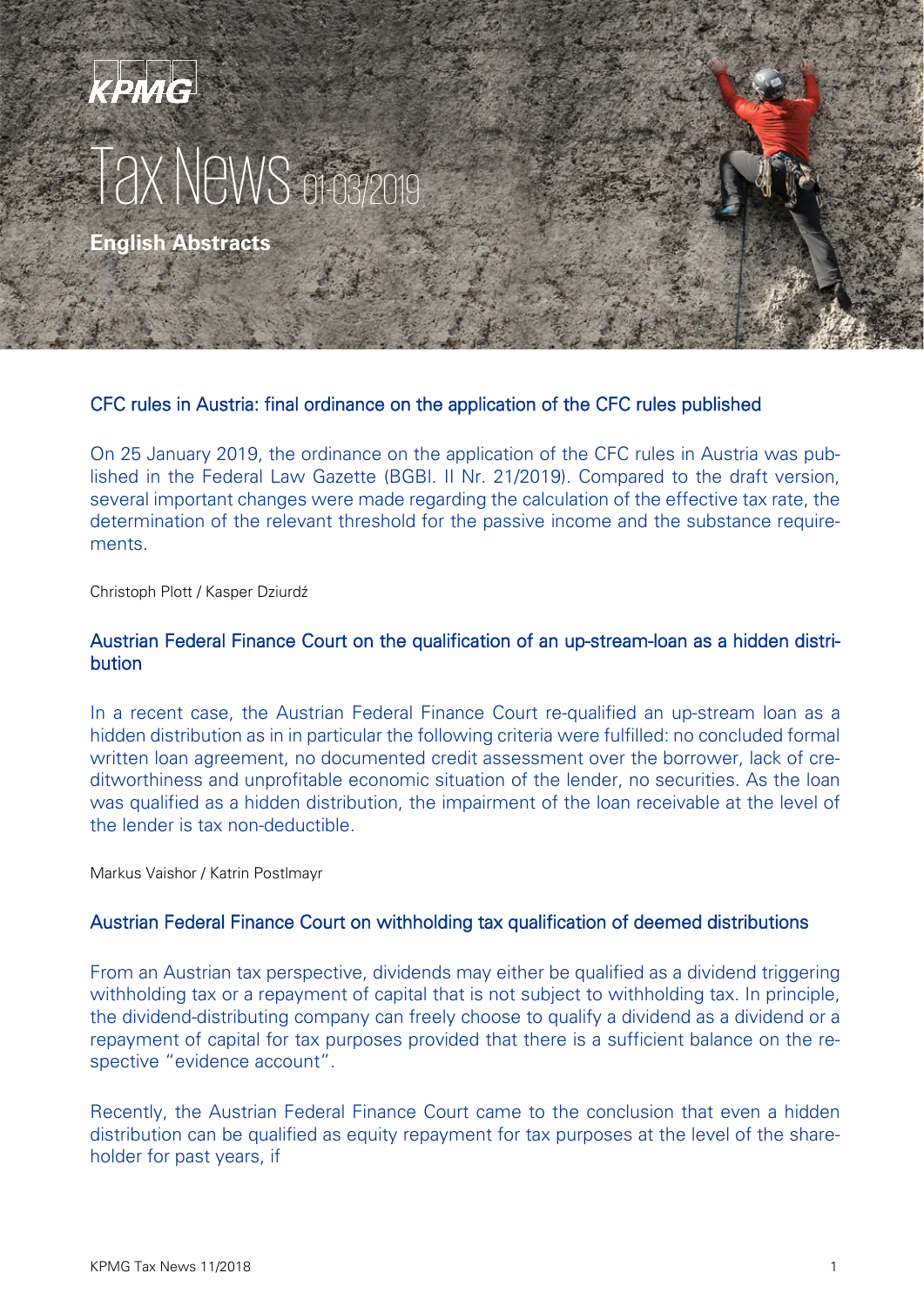- − it can be demonstrated that economically only equity was distributed (ie only equity could have been distributed as no profits were available) and
- − the respective evidence account on contributed capital shows sufficient amounts for an equity repayment.

The Austrian tax authorities already filed an appeal to the Austrian Administrative Supreme Court.

Lukas Andreaus / Anja Kirisits / Norbert Ungar

## Austrian Federal Finance Court confirmed non-deductibility of costs for bank guarantee connected to the acquisition of a shareholding

Generally, interest on the acquisition of shares are tax-deductible for an Austrian corporate taxpayer unless the shares are acquired from a related party or the interest is paid to a related low-taxed recipient. However, the Austrian Federal Finance Court recently confirmed that – even under the old rules - costs for bank guarantees are not deemed as "interest" and are, thus, tax non-deductible.

Markus Vaishor / Anja Kirisits

# New procedure for refund of Austrian WHT

As of January 2019 the refund procedure for Austrian WHT was revised. The new procedure is based on a revision of Art 240a Austrian General Fiscal Code as well as a related decree which was recently published. It is applicable for individuals as well as corporations. According to the new procedure, an online-application has to be submitted to the Austrian tax office first, containing information on the applicant as well as the refund and legal basis (such as double tax treaty or Parent-Subsidiary-Directive). There are a number of different templates available, depending on the kind of WHT. The online-application can be filed in the year subsequent to the withholding of tax at the earliest. Also a unique number ("ABZ-number") is given to each foreign applicant which should be used for further refunds in the future.

In a second step, the foreign certificate of residence must be obtained on the Austrian form. Only with regard to certain states a certificate of residence by the foreign tax administration is accepted on a separate non-Austrian form. The Austrian Ministry of Finance has summarized this view in a recently published official guidance statement, where only Mexico, Thailand, Turkey and the US are listed as such exceptional jurisdictions. In practice, this requirement can lead to difficulties.

Barbara Polster / Flora Endel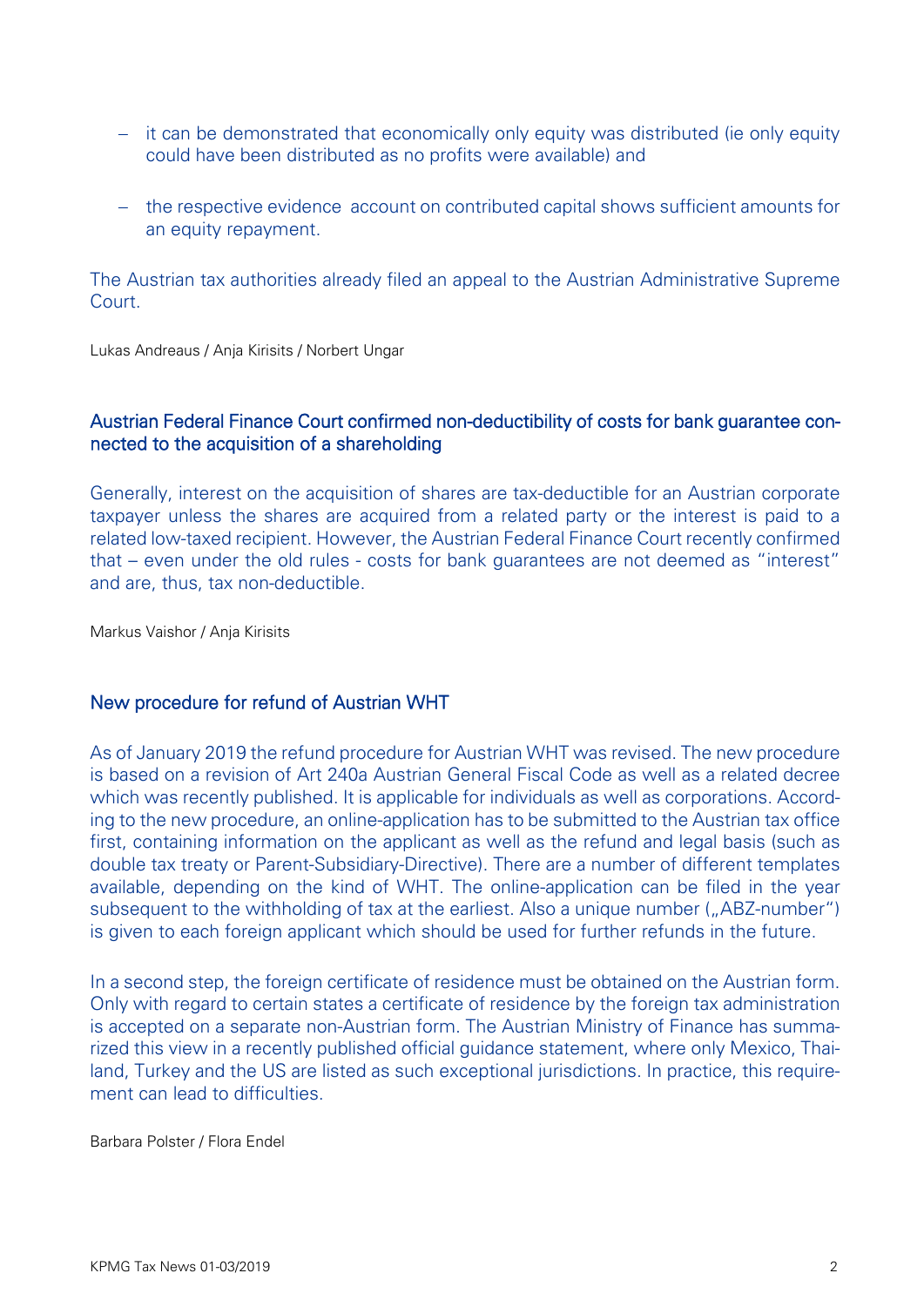## Impact of the multilateral instrument on Austrian Double Tax Treaties

Through the multilateral instrument (MLI) numerous measures from the OECD/G20-BEPSproject shall be implemented into the international DTT network. The first Austrian DTTs amended by the MLI will come into effect as of 2019. Precisely, this applies to the Austrian DTTs with Poland and Slovenia and in subareas (ie with regard to withholding taxes) also to the DTAs with France, Israel, Lithuania, Serbia and Slovakia. For these DTTs, the Austrian Federal Ministry of Finance (BMF) provided "synthesized versions" on its [homepage,](https://www.bmf.gv.at/steuern/int-steuerrecht/DBA-Liste.html) which shall help tax practitioners to correctly apply the revised DTTs. In addition, it is expected that MLI-related amendments will also be effective for numerous other Austrian DTTs as of 1.1.2020. The anticipated changes for individual Austrian DTTs can be predicted by using the ["OECD Matching Database"](http://www.oecd.org/tax/treaties/mli-matching-database.htm).

Florian Rosenberger / Thomas Hahn / Thomas Rasslagg

## Austrian Ministry of Finance published draft bill regarding tax dispute resolution mechanisms in the European Union

With the draft bill, it is intended to implement the EU-directive (EU) 2017/1852 of 10 October 2017 on tax dispute resolution mechanisms in the European Union into Austrian domestic law. The purpose of the new law is the introduction of mechanisms in the Union that ensure the effective resolution of disputes concerning the interpretation and application of bilateral tax treaties and the Union Arbitration Convention, in particular disputes leading to double taxation.

Werner Rosar

# Austrian Federal Finance Court confirms that sale of real property can qualify as a trade irrespective of the taxpayer's intention at the time of the acquisition of the property

If an Austrian (individual) taxpayer sells real property, the capital gains may be taxed as "income from private sales of real properties" which entails a favorable taxation regime (30% flat tax rate). However, if the taxpayer constitutes a trade or business and is qualified as a real estate trader, the capital gains are subject to the standard progressive income tax rate (of up to 55%).

Recently, the Austrian Federal Finance Court concluded that the sale of 12 flats may be qualified as a trade even though the sellers had not intention to develop a condominium building and sell the flats at the time of the acquisition of the land (10 years before the development of the property commenced).

Markus Vaishor / Florian Popl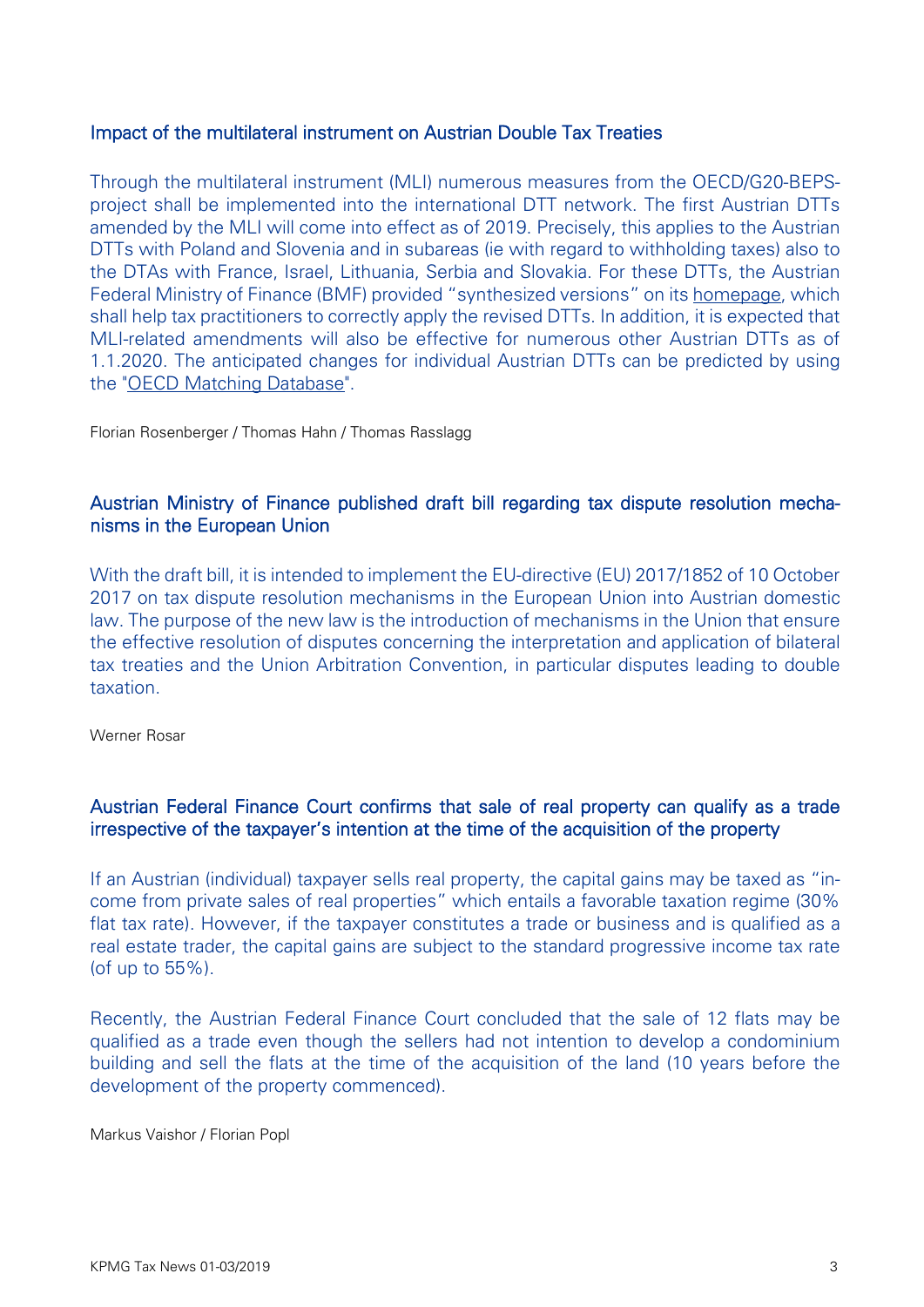## Inclusion of transfer prices in the determination of the customs value

The Finanzgericht München (Finance Court, Munich) decided at November 15th, 2018 (14 K 2028/18) that transfer prices - agreed during the year - represent the actual customs value even though these prices get subsequently amended in order of the OECD-Transfer-Pricing-Guidelines.

Esther Freitag

#### Amendments to EU VAT law as of 1 January 2020 – Quick fixes

On 4 December 2018, amendments to EU VAT law ("Quick fixes") were adopted, which will apply from 1 January 2020 and are to be implemented into Austrian VAT law by then.

Esther Freitag / Draga Turic

## Exemption for import VAT under "customs procedure 42" in case of tax evasion concerning following supplies

In its judgment of 14 February 2019, Vetsch Int. Transporte (C-531/17), the CJEU ruled that the exemption for import VAT according to Art 201 VAT Directive cannot be refused for an importer designated and recognized as a tax debtor, if a tax evasion was committed on a subsequent transaction and the importer did not know or should not have known that this subsequent transaction was included in a tax evasion.

Esther Freitag / Draga Turic

## Deductible proportion for a branch established in a member state other than that of its head office

In its judgment of 24 January 2019, Morgan Stanley & Co International (C-165/17) the CJEU commented the calculation of the deductible proportion for expenditure connected with taxexempt and taxable supplies of a branch registered in one member state effected by the head office in another member state.

Esther Freitag / Draga Turic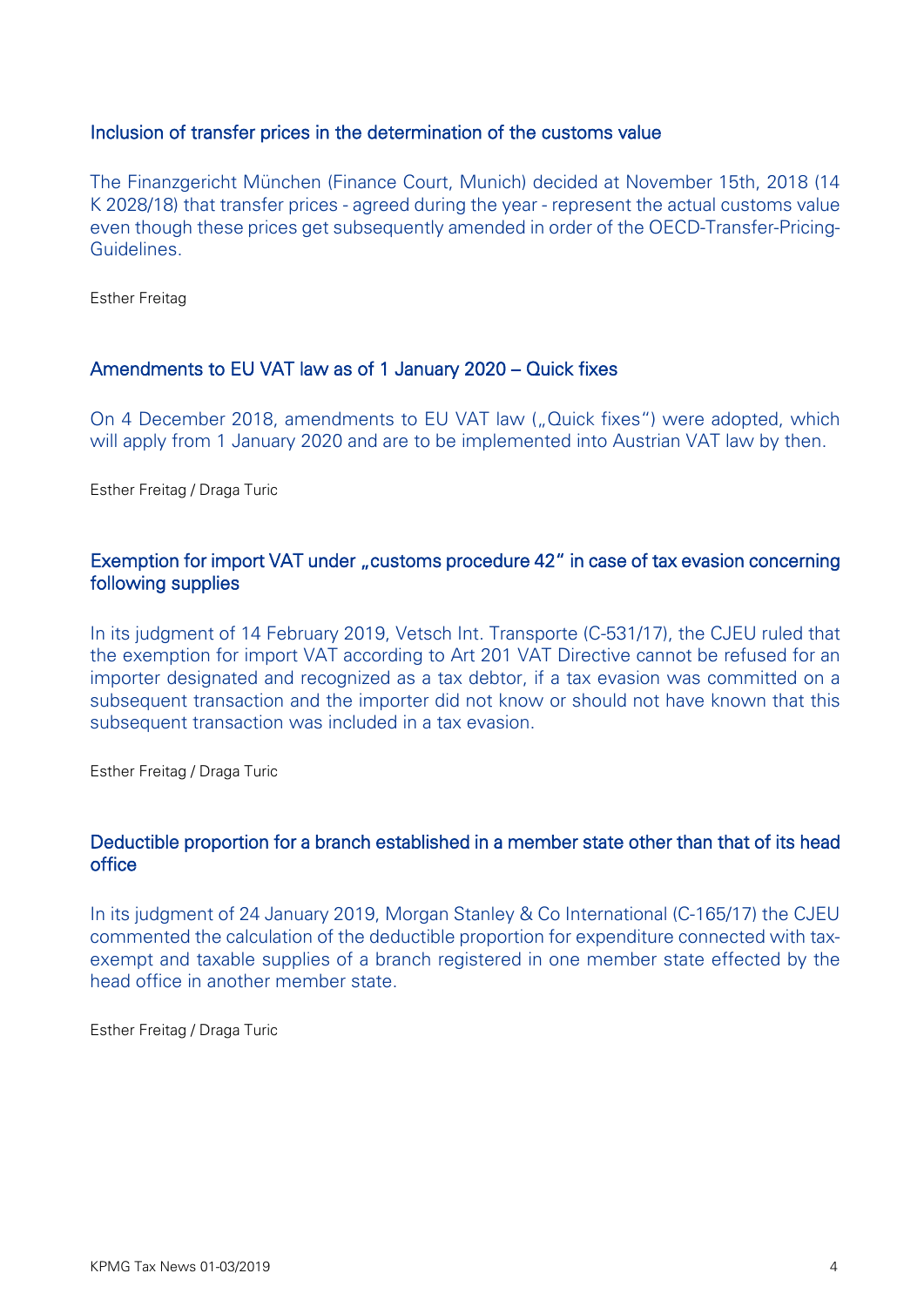## No input VAT deduction based on an estimation in absence of invoices

In its judgment of 21 November 2018, Vădan (C-664/16) the CJEU ruled that a deduction of input VAT cannot be claimed solely based on an estimation in an expert opinion unless the amount of the deduction of input tax can be proven by presenting invoices or other documents.

Esther Freitag / Draga Turic

#### Publication of the Austrian Stamp Duty Guidelines 2019

Recently the Austrian Ministry of Finance (BMF) published the Austrian Stamp Duty Guidelines 2019. The Stamp Tax Guidelines were published for the first time in 2007 and have remained unchanged since then. Thus, the 2019 Guidelines take into account changes in legislation and case law since 2007.

Michael Petritz / Dominik Pflug

#### New Legislation on Revision Proceedings after Expiration of Limitation Period

Due to the case law of the Austrian Constitutional Supreme Court, Art 304 of the Austrian Federal Fiscal Act had to be amended by the legislator. From the 1st January 2019 onwards it is possible to start revision proceedings even within three years after an assessment entered into legal force. The new provision is also applicable to assessment notices, which were issued before 1st January 2019.

Stefan Papst / Maximilian H. Ringhofer

#### Suspension of tax liabilities after self-disclosure: no exemption from punishment

A self-disclosure results in an exemption from punishment only, if the resulting tax payment is made on time. The payment can be deferred by means of an application for deferment for a maximum time period of two years. Until now there has not been case law of the Austrian supreme courts on the question, whether the timeliness of the payment is still preserved, even if an appeal is filed after the self-disclosure and an application for a suspension of tax liabilities is made for the time period of the pending proceeding. Due to the recent case law of the Austrian Constitutional Supreme Court, an application for suspension does not preserve the timeliness of the tax payment and therefore prevents an exemption from punishment.

Stefan Papst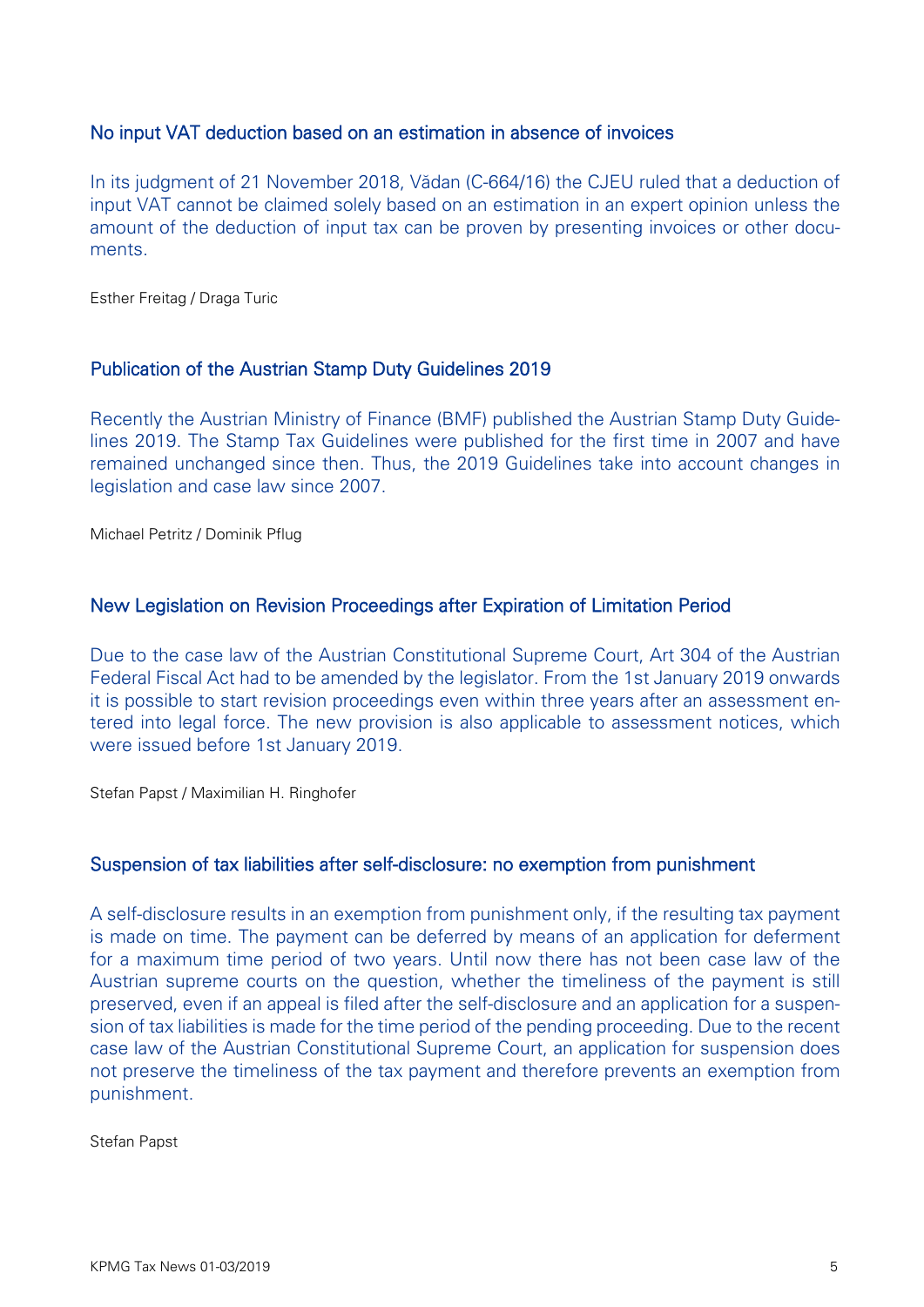## Austrian tax court on undeclared foreign income: No intentional tax evasion in case of wage tax deduction abroad

According to the Austrian Federal Finance Court, there is no intentional tax evasion, if the taxpayer has assumed that he has already fulfilled his national tax obligations due to a wage tax deduction abroad. The intent necessary for tax evasion is not fulfilled, if the accusation by the tax authorities is based on presumptions only. This applies, even if a tax reduction could have been avoided by consulting a tax advisor.

Stefan Papst / Katharina Stur

## Social Security: new regulation on the third-party employment of managing directors within the Group

In our Tax News 11-12/2018 we informed about the proposed amendment of the General Social Security Act with respect to employees who are seconded to group companies to exercise the function of a managing director. The amendment (granting an exception from multiple employment relationships for purposes of social security law) was implemented with BGBl I Nr. 8/2019, effective January 10, 2019.

Irmgard Herndl

#### Mobile App instead of meal voucher

In the latest update of the Austrian Wage Tax Guidelines (margin number 95b) the Austrian tax authorities confirmed, that the prerequisites for tax-free meal subsidies granted to employees (Art 3 sec. 1 subsec. 17 Austrian Income Tax Act) can also be ensured be means of a mobile app.

Ulf Zehetner / Christoph Glantschnig

#### Summary of Tax Personnel News

In our Tax Personnel News we have recently informed about the following topics:

*TPN 1 Regulations and values in social security, labour and income tax law applicable in 2019*

This article presents important changes in the regulations and values in social security, labour and income tax law.

*TPN 2 Remuneration in kind for private use of demonstration vehicles*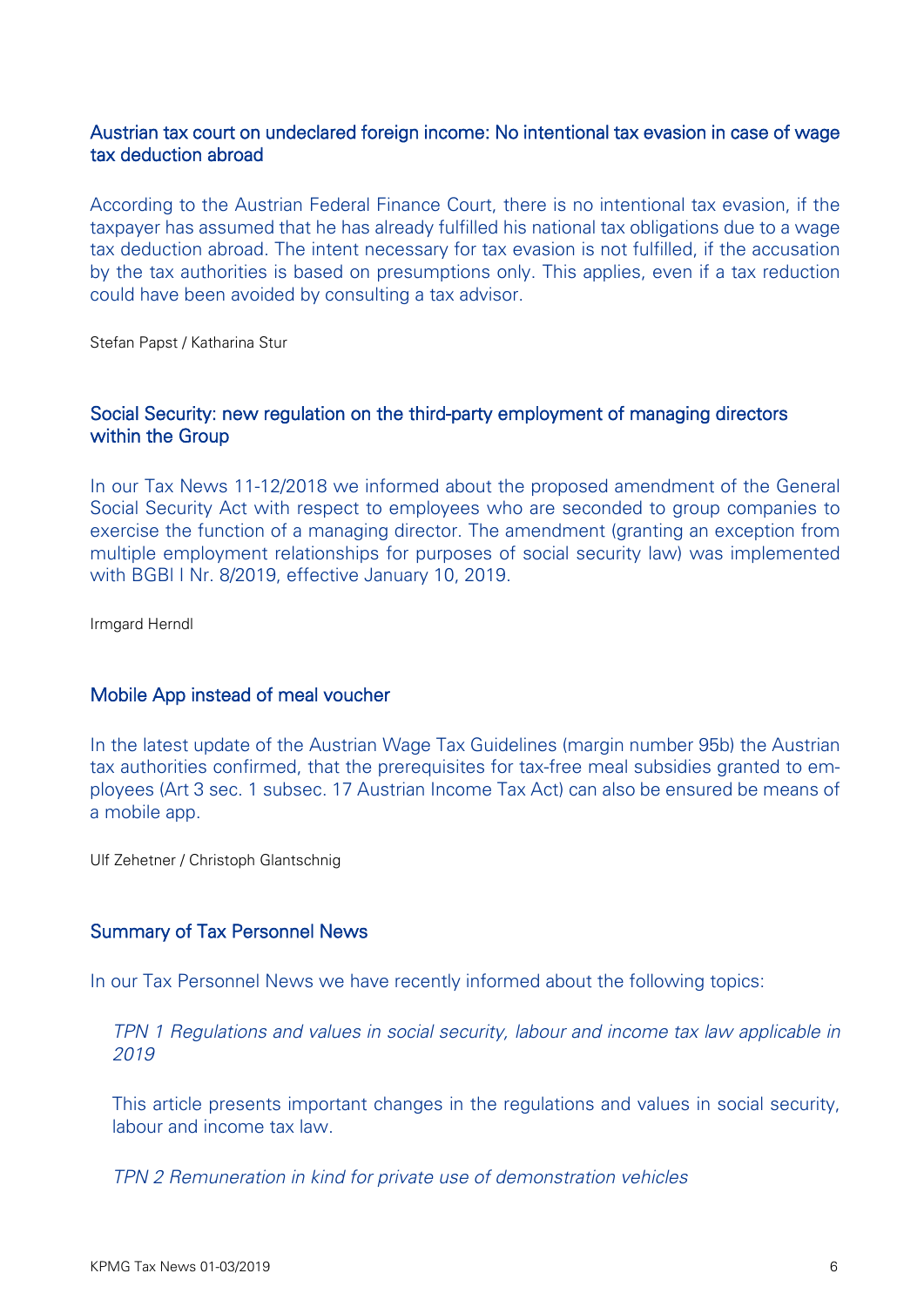§ 4(6) of the Ordinance on the Valuation of Remuneration in Kind stipulates that the remuneration in kind for the private use of demonstration vehicles is to be calculated on the basis of the actual acquisition costs increased by 20%. The Administrative Court has decided that this provision applies to cases in which motor vehicle dealers allow their employees the private use of demonstration vehicles. However, contrary to the previous opinion of the tax authorities, a notional Normverbrauchsabgabe (NoVA) must not increase the actual acquisition cost when applying this rule.

Tatjana Schrefl

## Impacts of a "no-deal Brexit" on social security and immigration matters for U.K. Nationals in Austria

#### Immigration

On February 27 the Austrian National Assembly approved a law including special rules regarding the future treatment under the immigration laws of U.K. citizens residing in Austria in the event of a "no-deal Brexit."

The law aims to address the rights and opportunities that concern U.K. citizens as well as their third-country family members residing in Austria, and provide for a "transition period" that would start on March 30, 2019 (unless Brexit is postponed), during which these individuals could avail themselves of these rights and opportunities.

The law was approved by the Austrian National Assembly and also is expected to be approved by the second chamber of the Austrian parliament. It will only come into force in case of a No-Deal Brexit.

#### *The special rules are as follows:*

Following a No-deal Brexit (March 30, 2019 unless postponed), a six-month transition period starts, during which U.K. citizens can apply for a national residence/work permit to continue legally residing and working in Austria.

U.K. citizens as well as their third-country family members residing in Austria for a period of less than five years will be given simplified access (e.g. no proof of German language skills required, etc.) to apply for a Red-White-Red Card Plus.

U.K. citizens and their third-country family members (non-EU) residing in Austria for more than 5 years, who meet the general criteria of the Austrian Settlement and Residence Act ("NAG") would qualify to apply for a national residence permit (Daueraufenthalt-EU).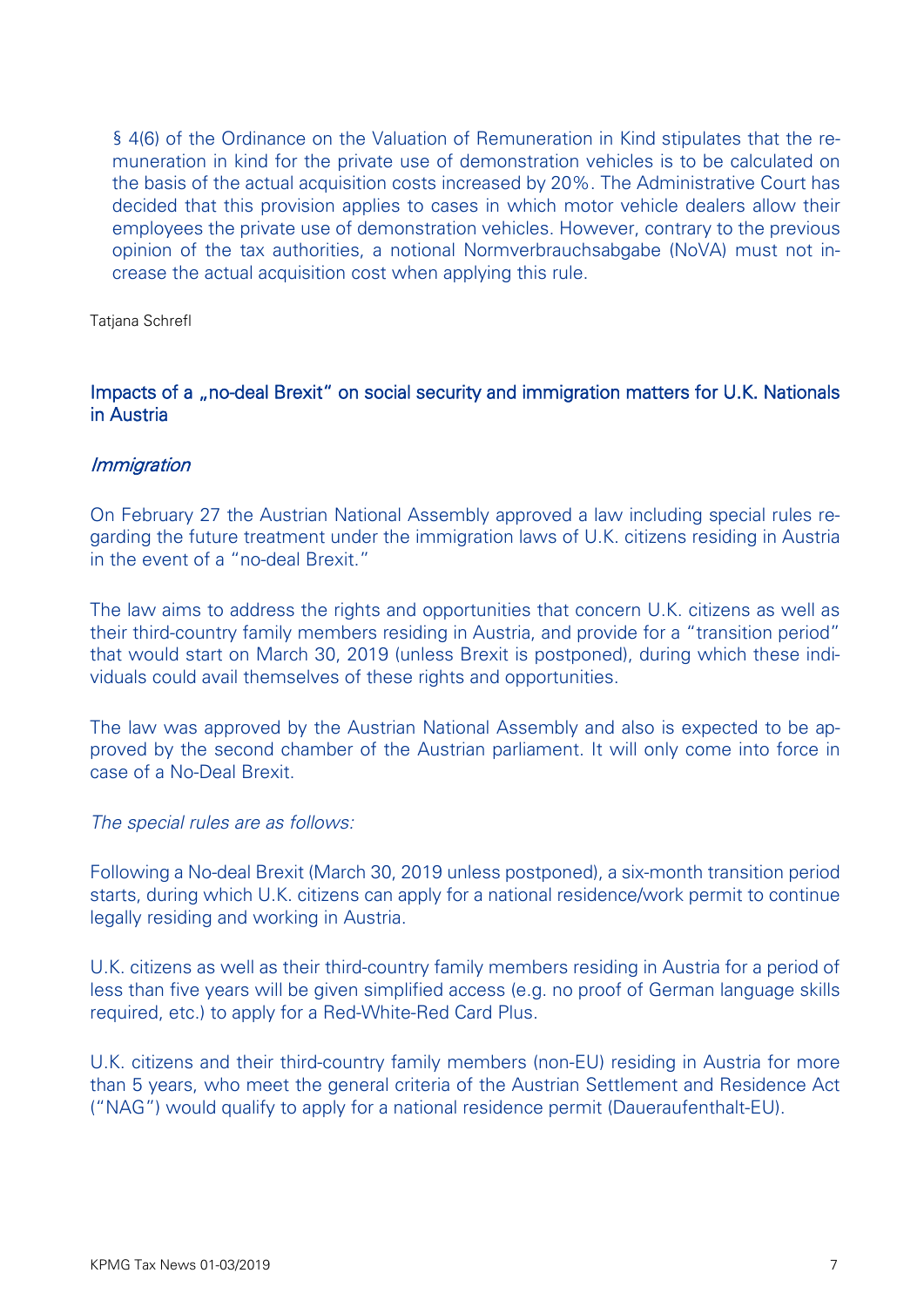# Social security

In the event of a "no-deal Brexit", the current EU regulation 883/2004 on the coordination of social security systems will no longer be applicable. For the Austrian Ministry of Social Affairs, a national, but also a Union-wide regulation for the limited continuation of the EU regulation 883/2004 may be a solution currently being evaluated. Nevertheless, even upon a possible continuation of the regulation concerned, a gap between the date of a "no-deal Brexit" and the enforcement of the continued regulation cannot be ruled out.

Ferdinand Kleemann / Maria Magdalena Ebner

## New IRS FAQs and Proposed Regulation on FATCA and QI

IRS issued "Last-Minute-FAQs" for COPA and first FATCA Periodic Compliance Certification

IRS publishes Updated FAQ addressing Expiring FFI Agreements

IRS publishes Proposed Regulation on changes to Chapter 3 and 4 for burden reduction

Stefan Haslinger / Philipp Peter Rümmele / Christiane Edelhauser

#### Reliefs and Updates on Austrian UBO Registry Law (WiEReG)

- − Effective as of October 1, 2018 amendments to the Austrian UBO Registry Law (WiEReG) grant relief for subsidiary registration of senior managing officials and provide for UBO application to restrict insight into reported data in case of significant personal endangerment.
- − The mandated automatic data matching between the Austrian commercial register and the UBO registry was yet implemented by the MoF only on January 29, 2019 .

The Austrian implementation law for the Ulimate Beneficial Owner (UBO) Registry (Wirtschaftliche Eigentümer Registergesetz, WiEReG) has already been amended twice, which induced the following significant changes:

Effective as of October 1, 2018, the (subsidiary) registration of senior managing officials (in case no genuine UBO was detected for a reportable entity) only has to be indicated to the electronic reporting tool, yet no personal data of these subsidiary "UBOs" has to be reported anymore – all required data including changes and updates will be automatically adopted from other public registers (e.g. commercial register, resident register) henceforth.